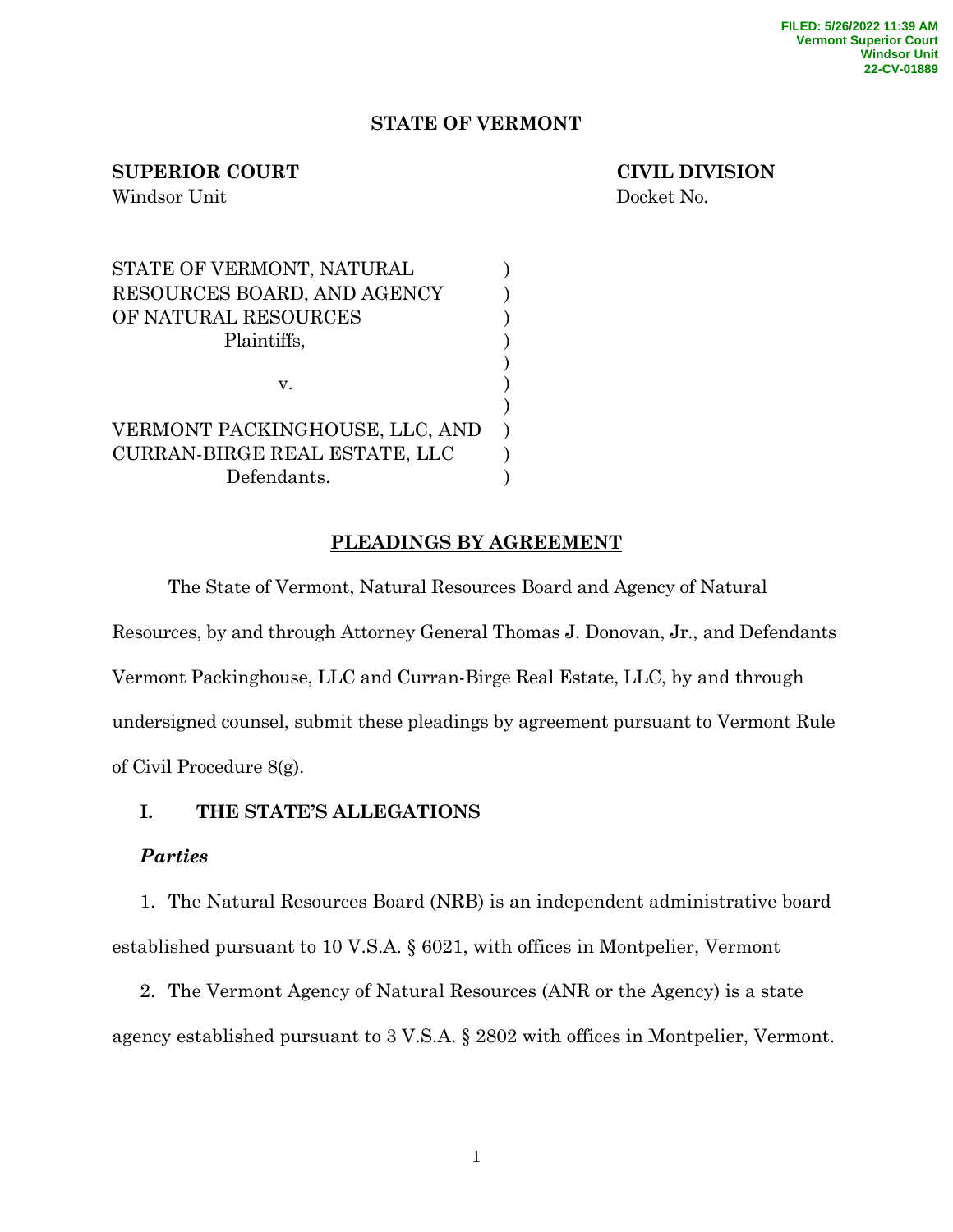3. Defendant Vermont Packinghouse, LLC (Vermont Packinghouse) is a Vermont limited liability company with a principal place of business at 25 Fairbanks Road in North Springfield, Vermont.

4. Defendant Curran-Birge Real Estate Partnership, LLC (Curran-Birge) is a Vermont limited liability company with a principal place of business at 25 Fairbanks Road in North Springfield, Vermont.

5. Curran-Birge owns the tract of land at 25 Fairbanks Road in North Springfield on which Vermont Packinghouse operates its slaughterhouse and meat packing and processing facility (the Project). The Project is subject to Act 250 Land Use Permit No. 2S1314-1.

### *Legal Framework*

#### Act 250 and Land Use Permit 2S1314-1

6. The NRB administers Act 250 pursuant to 10 V.S.A. Chapter 151 and the Act 250 Rules.

7. Pursuant to Title 10, Chapter 151, and the Vermont Act 250 Rules, the NRB District 2 Environmental Commission issued Act 250 Land Use Permit 2S1314-1 accompanying Findings of Fact and Conclusions of Law to Defendants, on August 1, 2017 (the Permit).

8. Condition 1(b) of the Permit provides in part that "[t]he project shall be completed, operated and maintained in accordance with… [the] Findings of Fact and Conclusions of Law 2S1314 -1…."

9. Paragraph 3 of the Findings of Fact and Conclusions of Law 2S1314-1 provides in part that "[t]he Commission finds that the scheduled pickup of the offal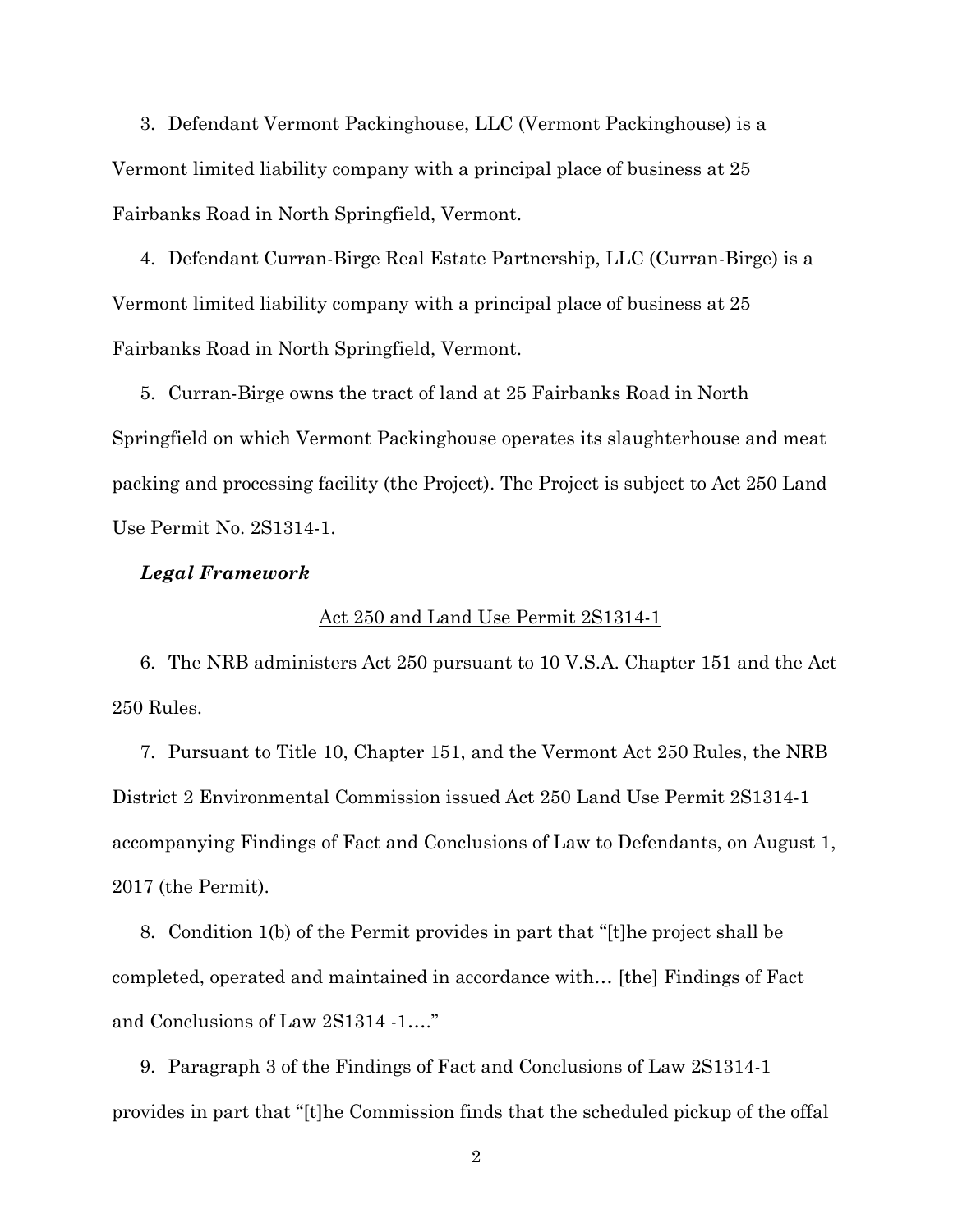for disposal by a licensed hauler will minimize or eliminate risk of undue health or water quality impacts under criterion 1B [waste disposal]."

10.Vermont's waste transportation statute, 10 V.S.A. § 6607a, requires that commercial haulers obtain a permit from the Agency of Natural Resources.

Specifically, 10 V.S.A. § 6607a(a) provides that:

A commercial hauler desiring to transport waste within the State shall apply to the Secretary for a permit to do so by submitting an application on a form prepared for this purpose by the Secretary and by submitting the disclosure statement described in section 6605f of this title. These permits shall have a duration of five years and shall be renewed annually. The application shall indicate the nature of the waste to be hauled. The Secretary may specify conditions that the Secretary deems necessary to ensure compliance with State law.

11."Commercial hauler" is defined, in relevant part, as "any person that

transports solid waste for compensation in a vehicle." 10 V.S.A.  $\S 6607a(b)(1)(B)$ .

12.Condition 3(d) of the Permit requires that, "[p]rior to any disposal truck

leaving the property with offal from the facility," Defendants inspect the truck to

confirm that:

a) The truck is not over-filled in a manner that it is reasonably likely that spillage of offal would occur once the truck is on the public roads, b) the truck is adequately covered to prevent offal from falling out of the truck on public roads; and c) no bits of offal or leaks are visible outside of the truck.

13.Condition 3(d) of the Permit also provides that Defendants "shall maintain a written log of each such inspection."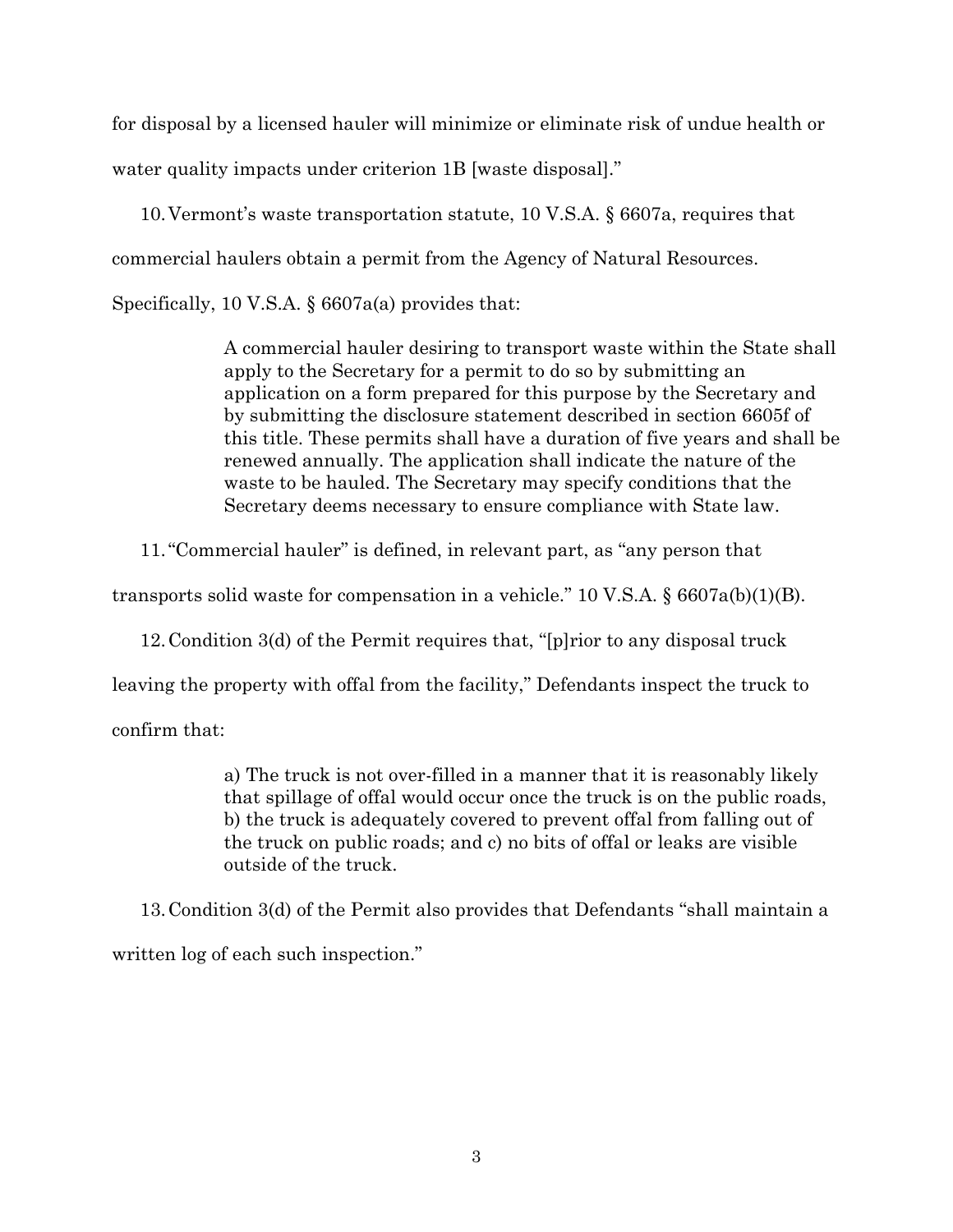#### Multi-Sector General Permit for Stormwater

#### Discharges Associated with Industrial Activity (MSGP)

14.ANR administers the Multi-Sector General Permit for Stormwater Discharges Associated with Industrial Activity (MSGP) #3-9003 pursuant to the federal Clean Water Act, 33 U.S.C. § 1251, et seq., related regulations at 40 C.F.R. Part 122, the Vermont Water Pollution Control statutes, 10 V.S.A. Chapter 47, and the Vermont Water Pollution Control Regulations.

15.MSGP coverage is required for new and existing stormwater discharges from certain types of industrial facilities. Meat processing facilities are included among the industries covered by the MSGP. *See* MSGP Appendix D – List of Industrial Activities covered by the permit.

16.The MSGP requires that authorization be obtained prior to commencement of covered industrial activities by filing a Notice of Intent and Stormwater Pollution Prevention Plan in accordance with Part 1.4 of the MSGP, or that conditional exclusion from MSGP coverage be obtained by filing a Certification of No Exposure pursuant to Part 1.6 of the MSGP.

#### Civil Enforcement Action

17.Pursuant to Vermont's civil enforcement statute, 10 V.S.A. § 8221, the State may bring an action in the Civil Division of Superior Court to enforce Vermont's environmental laws, including violations of Act 250, and Title 10 Chapter 47. Among other things, the court may grant injunctive relief, order compliance activities, and assess civil penalties up to \$85,000 per violation or, for continuing violations, up to \$42,500 for each day the violation continues.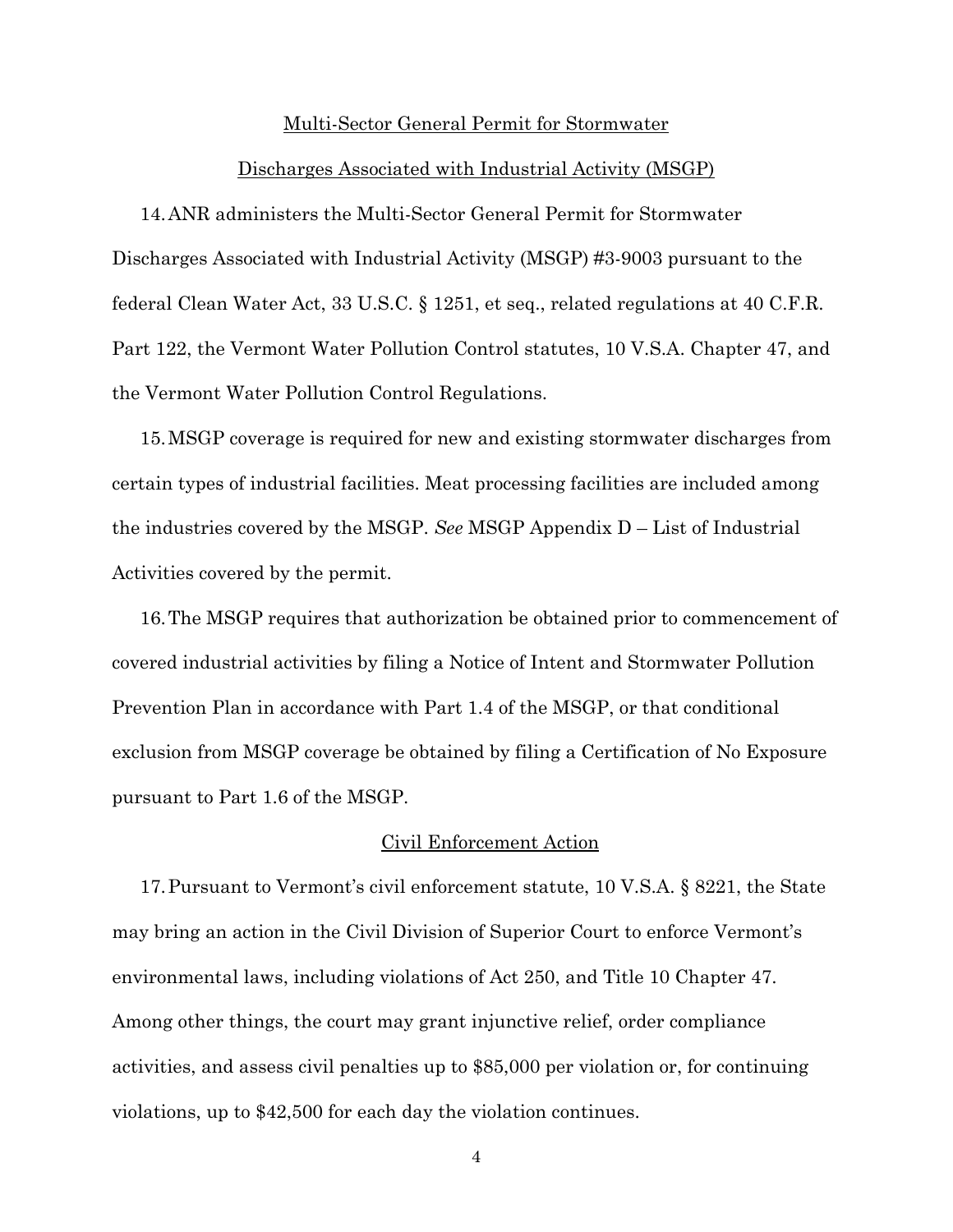## *Facts*

18.Vermont Packinghouse operates an animal slaughter and meat processing facility at the Project site.

19.At all relevant times, Vermont Packinghouse hired a third-party commercial hauler, J.C. Rendering, to transport waste from the Project, including blood and animal offal for disposal.

20.J.C. Rendering did not have a Vermont commercial solid waste hauler permit or license until September 21, 2020.

21.A Vermont Solid Waste Transporter Permit pursuant to 10 V.S.A. § 6607a was issued to JC Rendering on September 21, 2020, for three trucks.

22. Upon information and belief, Vermont Packinghouse used JC Rendering to haul its wastes for hire for approximately two years before J.C. Rendering obtained a Vermont commercial hauler license.

23.To date, Defendants have not filed a Notice of Intent and Stormwater Pollution Prevention Plan to obtain coverage under the MSGP for the meat processing facility and have not submitted a Conditional Exclusion application and certification of No Exposure to ANR sufficient to establish that MSGP coverage is not required.

#### February 10, 2020

24.On February 10, 2020, a JC Rendering truck hauled animal waste from Vermont Packinghouse for disposal. The rendering truck was loaded with offal and blood, which leaked onto the ground in the yard at the Project site.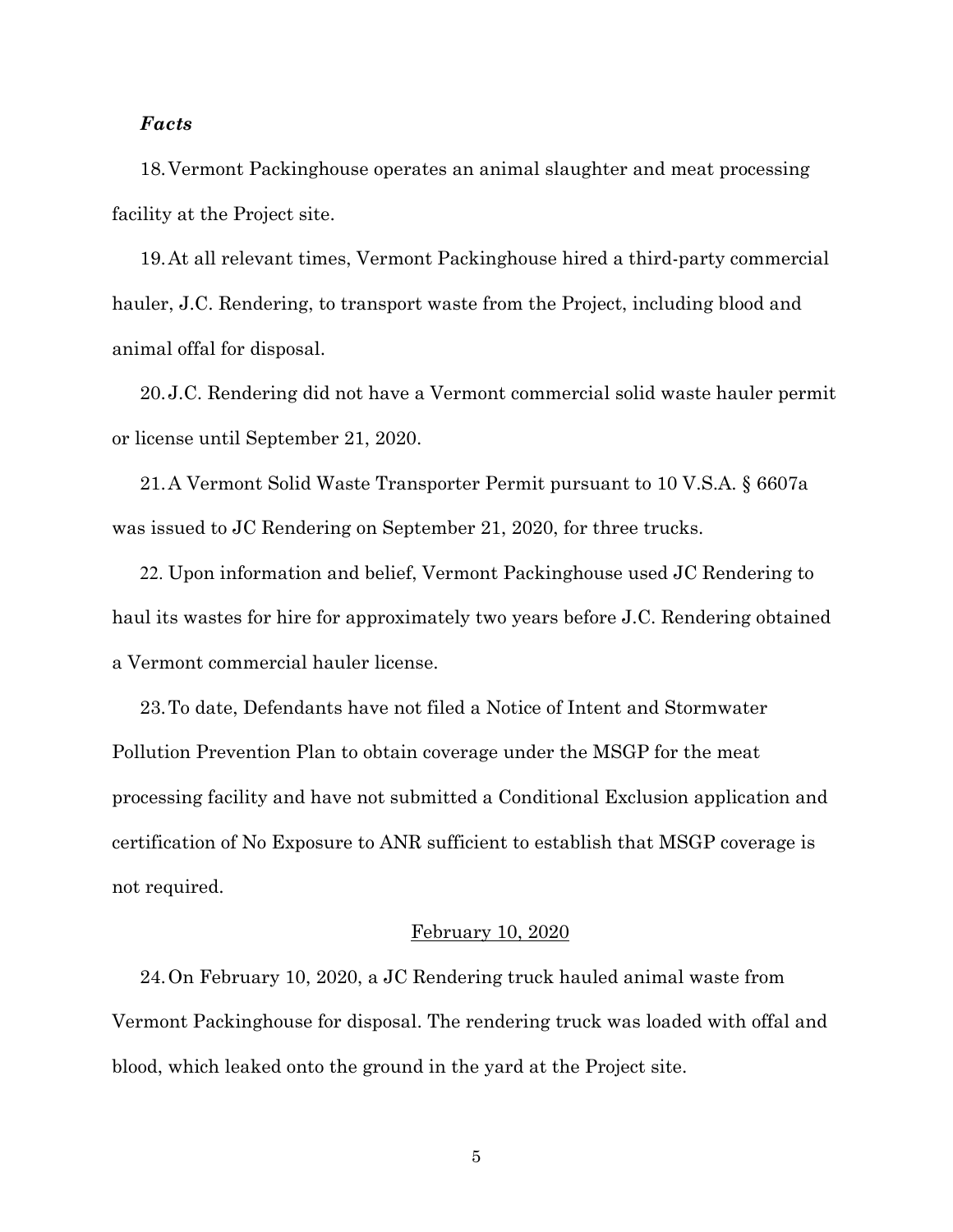25.Upon information and belief, the rendering truck spilled approximately fifty to sixty gallons of blood on the ground at the Project site.

26.Vermont Packinghouse did not adequately inspect the truck to confirm that it was covered and that no offal or leaks were visible on the outside of the truck. Vermont Packinghouse did not maintain an adequate written log of such an inspection. The rendering truck was uncovered and still leaking when it left the Project site.

27.The truck then spilled contents including blood and animal parts onto the roadway, at the intersection of Fairbanks Road and Main Street.

28.Blood flowed from the intersection into a storm drain, through a culvert, and discharged into the Great Brook.

### April 17, 2020

29. On April 17, 2020, Vermont State Police responded to a complaint regarding animal parts in the roadway on Route 11 near Andover.

30.Agency of Transportation staff removed numerous animal pieces off the roadway of Route 11 between Chester and Londonderry.

31.A JC Rendering truck transporting animal waste from the Project site for disposal, traveling west on Route 11, spilled animal parts onto Route 11 between Chester and Peru.

32.The truck was overloaded and had animal parts sticking out over the truck sides, with streaks of blood on the outside of the truck, when it departed the Project site.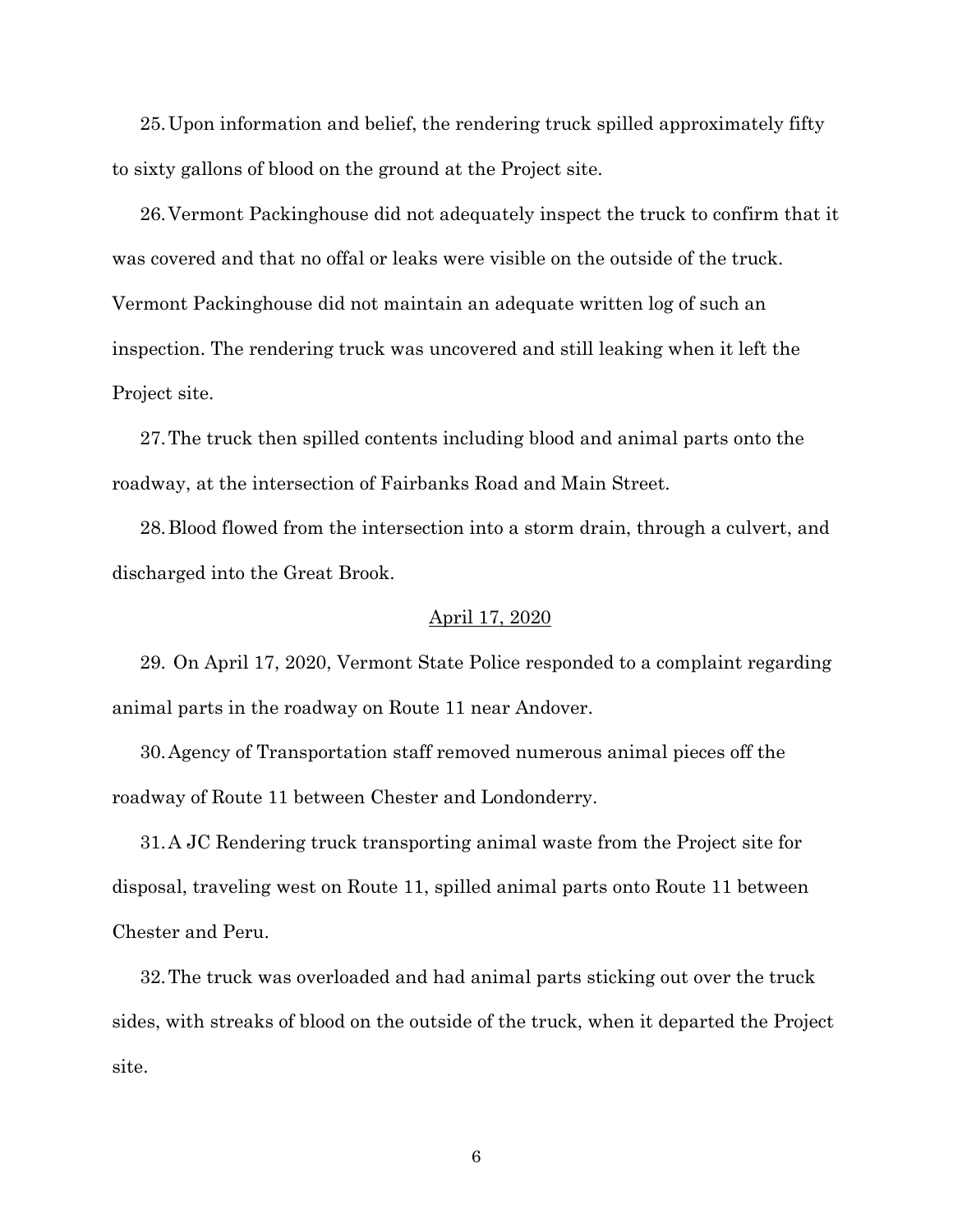33.The rendering truck pulled over in Peru, near the Bromley Mountain access road to help secure the load. A State trooper pulled in behind the truck and observed that there was blood on the side of the truck and animal parts hanging down from the top, which was covered with a tarp. The driver used a branch to push the contents back into the trailer and put some pieces into a hydraulic lift bucket. Some of the contents spilled onto the roadside. The trooper allowed the truck to leave after the animal parts were better secured.

34.The truck pulled over again in Manchester, where the driver repeated the processes of pushing animal parts back into the truck. Manchester police observed animal parts spilling out of the top of the truck and fluids covering the side of the truck. The police gave the driver a warning and the truck continued west on Route 11.

35.The truck was not adequately covered in a manner that was reasonably likely to prevent spillage of offal on the public roads.

36.Upon information and belief, Vermont Packinghouse did not adequately inspect the truck to confirm that it was covered and that no offal or leaks were visible on the outside of the truck. Vermont Packinghouse did not maintain an adequate written log of such an inspection.

#### August 17, 2020

37.On August 17, 2020, Springfield Police reported to ANR that a J.C. Rendering truck leaving the Vermont Packinghouse had spilled blood onto the roadway and storm drains at the intersection of Fairbanks Road and Main Street in North Springfield, discharging blood into surface waters.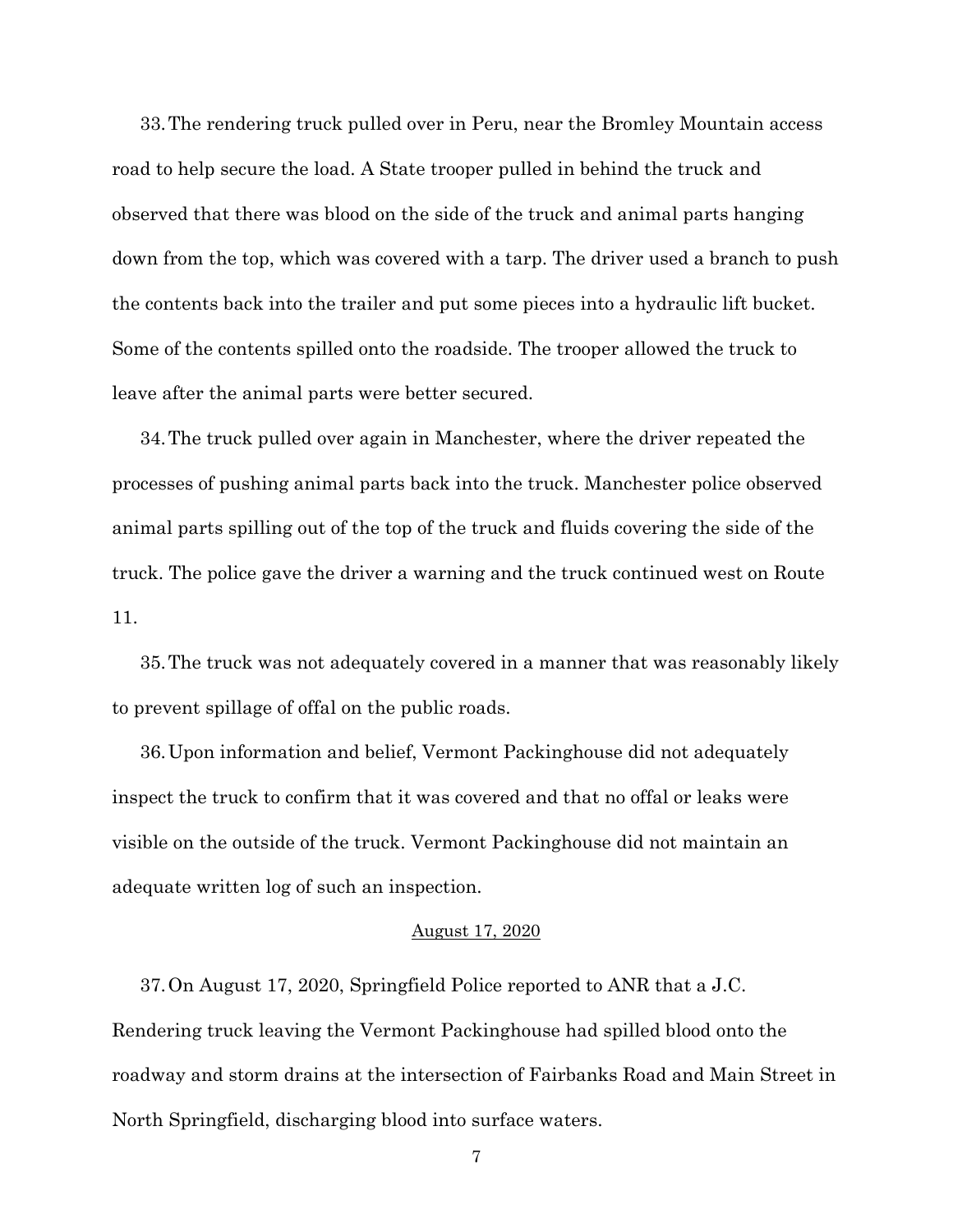38.The truck was leaking and not covered with a tarp when it left Vermont Packinghouse.

39.The inspection log for that day reads: "Driver did not come back to sign," states the driver's first name, "Art," and states: "Truck was leaking Cleaned up."

40.Vermont Packinghouse did not inspect the rendering truck to confirm that it was adequately covered, and that no offal or leaks were visible on the outside of the truck, or keep an adequate written log of such an inspection.

## **II. ALLEGED VIOLATIONS**

41.By failing to properly inspect the disposal truck before leaving Vermont Packinghouse on February 10, 2020, and failing to maintain an adequate log of such inspection, Defendants violated Conditions  $3(d)(a) - (c)$  of Act 250 Land Use Permit 2S1314-1.

42.By failing to properly inspect the disposal truck on April 17, 2020, and failing to maintain an adequate log of such inspection, Defendants violated Conditions 3(d)(a) – (c) of Act 250 Land Use Permit 2S1314-1.

43.By failing to properly inspect the disposal truck on August 17, 2020 to confirm that it was adequately covered, and that no offal or leaks were visible on the outside of the truck, and failing to maintain an adequate log of such inspection, Defendants violated Conditions  $3(d)(a) - (c)$  of Act 250 Land Use Permit 2S1314-1.

44. By failing to use a licensed hauler as provided in Finding 3 of the Findings of Fact and Conclusions of Law, incorporated into the Permit through Condition 1(b), for a period of approximately two years, including on February 20, 2020, April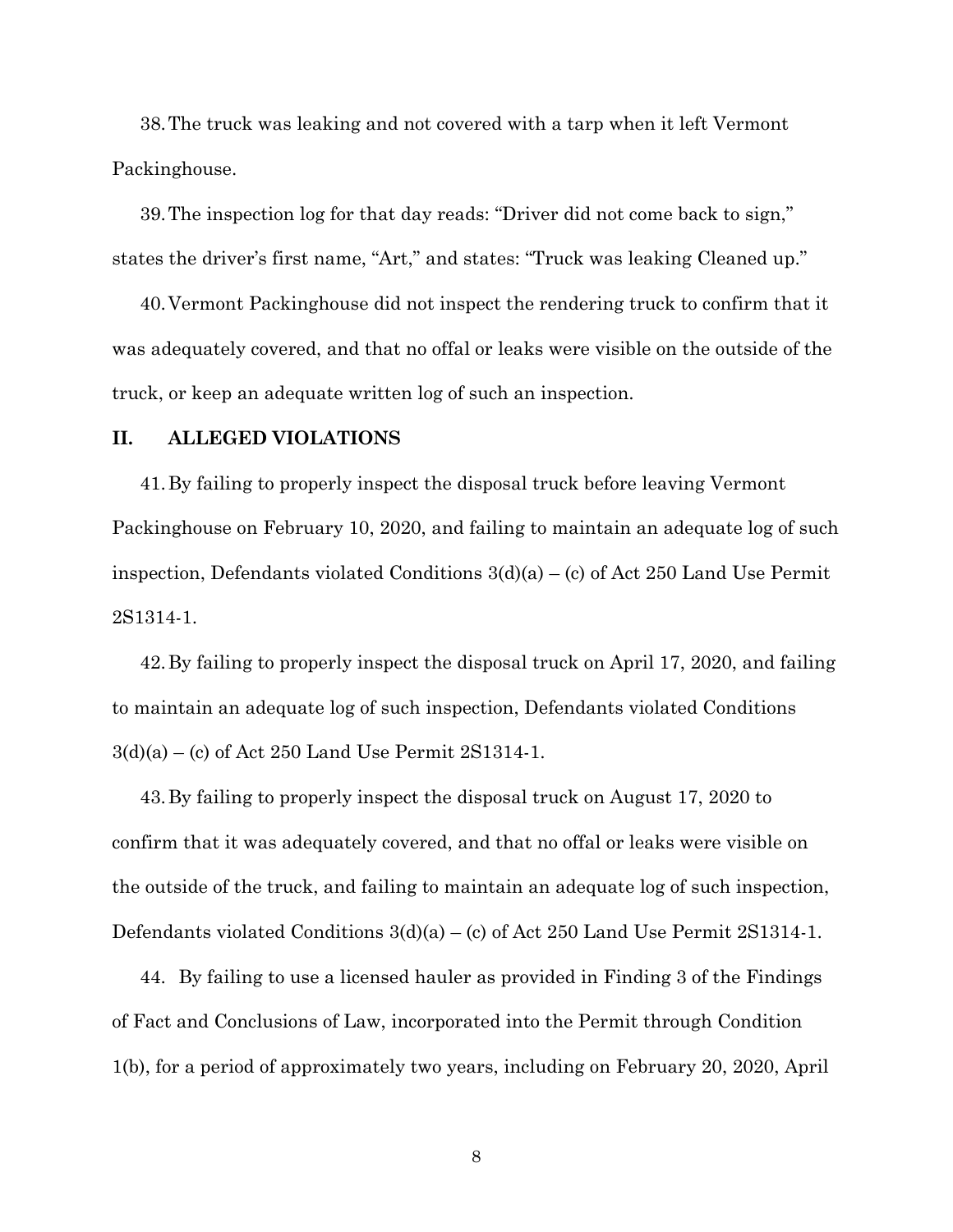17, 2020, and August 17, 2020, Defendants violated Condition 1(b) of Act 250 Land Use Permit 2S1314-1.

45.By operating a meat processing facility without filing Notice of Intent and Stormwater Pollution Prevention Plan and obtaining authorization under Multi-Sector General Permit #3-9003 (MSGP) prior to commencement of industrial activities or a Conditional Exclusion application and certification of No Exposure, Defendants violated Parts 1.4 and 1.6 of the MSGP.

## **III. DEFENDANTS' RESPONSE TO THE ALLEGED VIOLATION**

Defendants answer the preceding allegations as follows:

1. Defendants admit the factual allegations set forth in paragraphs 1 through 40 solely for purposes of resolving this case.

2. Without formally admitting or denying liability, Defendants agree to this settlement of the above violations alleged in paragraphs 41 through 45 to resolve this case.

3. Each Defendant agrees that the violation alleged in paragraphs 41 through 45 above is deemed proven and established as a "prior violation" in any future State proceeding considering each Defendant's compliance record, including but not limited to administrative or judicial enforcement actions for civil penalties calculated pursuant to 10 V.S.A. § 8010, and permit proceedings.